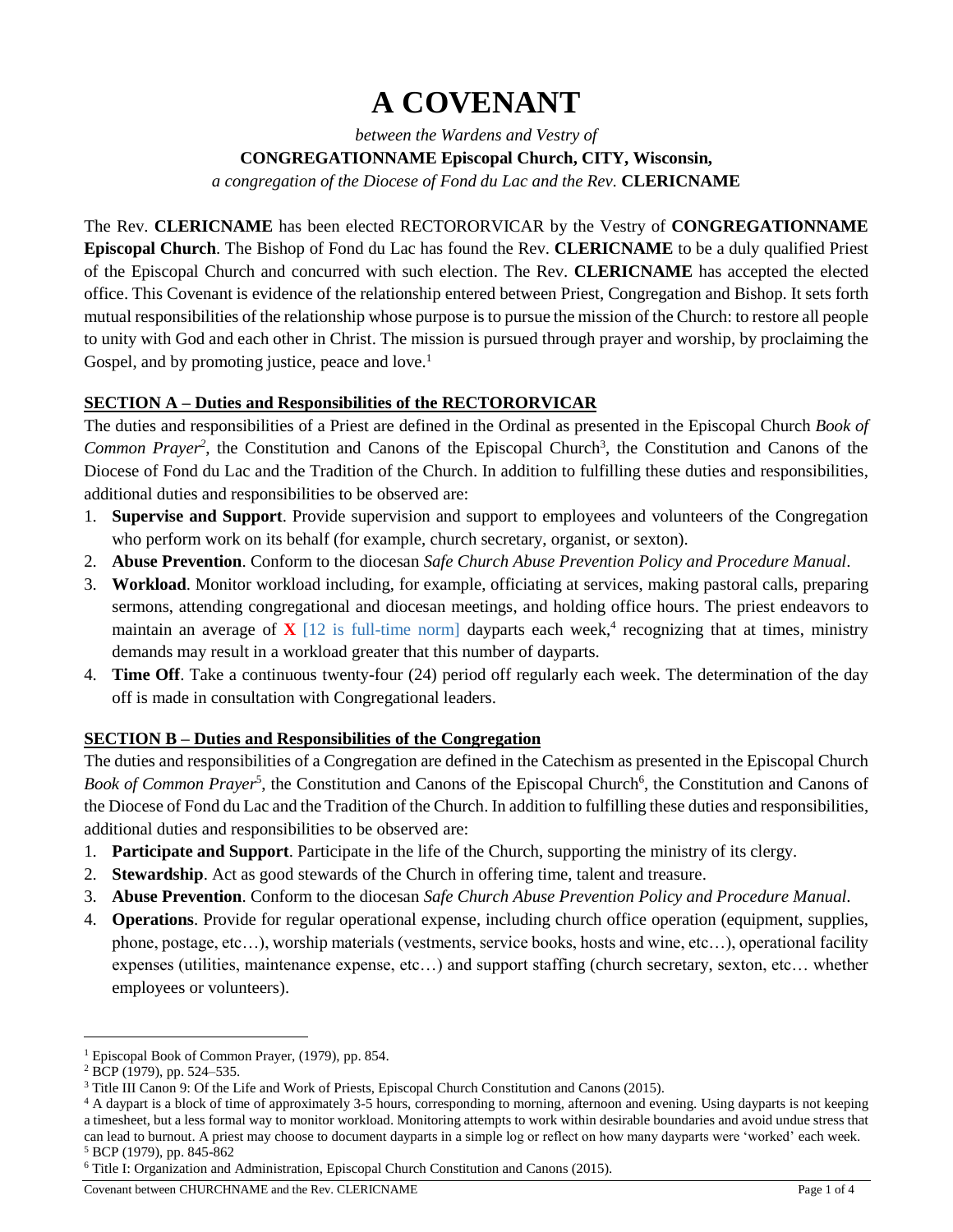# **SECTION C – Duties and Responsibilities of the Bishop**

The duties and responsibilities of a Bishop are defined in the Ordinal as presented in the Episcopal Church *Book of*  Common Prayer<sup>7</sup> (pp. 510-523), the Constitution and Canons of the Episcopal Church<sup>8</sup>, the Constitution and Canons of the Diocese of Fond du Lac and the Tradition of the Church. In addition to fulfilling these duties and responsibilities, additional duties and responsibilities to be observed are:

- 1. **Support and Guide**. Support clergy and laity in the life of the Church, providing guidance when warranted.
- 2. **Abuse Prevention**. Conform to the diocesan *Safe Church Abuse Prevention Policy and Procedure Manual*.
- 3. **Accessibility**. Be reasonably available for communication with clergy and laity, meeting with them, when necessary.

### **SECTION D – Compensation of the RECTORORVICAR by the Congregation**<sup>9</sup>

The Congregation provides for the livelihood of the Priest through compensation of a cash stipend and housing. The compensation will be reviewed in the last quarter of each year to determine adjustments.

1. **Cash Stipend**. The Congregation will pay the Priest on a **TIMEPERIOD** basis, conforming to the diocesan *Clergy Minimum Compensation Schedule*. The Priest may enter a voluntary agreement with the Congregation for tax withholding<sup>10</sup>. The Congregation may, from time to time, provide additional cash compensation (for example, a Christmas bonus) by Vestry resolution. At the time of endorsement of this Covenant, the annual Cash Stipend is \$**XX,XXX**.

#### 2. **Housing**.

#### [remove the first or second sentence based on housing situation]

The Congregation will provide housing to the Priest through a Vestry resolution designating a portion of the Cash Stipend as housing allowance for qualified expenses, as allowed by law.

The Congregation will provide housing to the Priest in the form of a physical dwelling **[DESCRIBEBYADDRESSOROTHER]**, by payment to vendors of utilities related to the dwelling, and for capital maintenance that may be necessary from time to time. The Vestry may, by resolution, designate a portion of the Cash Stipend as housing allowance for qualified expenses, as allowed by law.

3. **Supplemental Income**. The Priest will not charge fees for performing rites of the Church (for example, baptisms, marriages, funerals) for members of the Congregation. The Priest may receive unsolicited gifts from members of the Congregation or honoraria for professional services performed on personal time outside of the Congregation.

#### **SECTION E – Benefits to the RECTORORVICAR by the Congregation**

- 1. **Pension**. The Congregation will pay a pension assessment to the Church Pension Fund who will bill the Congregation after it submits required information.
- 2. **Medical and Dental Insurance**. The Congregation will provide Medical and Dental Insurance conforming to the diocesan *Health Insurance Policy*.
- 3. **Group Term Life & Accidental Death and Disability Insurance**. The Congregation will provide Group Term Life & ADD Insurance conforming to the diocesan *Clergy Minimum Compensation Schedule*.
- 4. **Vacation Leave**. The Congregation will provide for **X** [4 is full-time norm] weeks each year of Vacation Leave with normal compensation and benefits. Such leave will include four Sundays, does not accrue from year to year and renews on January 1. Arrangements will be made by the Priest in consultation with Congregational leaders to avoid being absent on major occasions of the Congregation (for example, the church picnic).

 $\overline{a}$ 

<sup>7</sup> BCP (1979), pp. 510-523.

<sup>8</sup> Title III, CANON 12: Of the Life and Work of a Bishop, Episcopal Church Constitution and Canons (2015).

<sup>9</sup> Clergy hold a dual tax status being employees for income tax purposes and self-employed for Social Security and Medicare purposes. Voluntary withholding is done be submitting Form W-4 to the Congregation. A cleric or congregation not familiar with the complexities related to this dual tax status are encouraged to contact the Diocesan Office for additional information and assistance. <sup>10</sup> Federal law exempts churches from mandatory tax withholding for clergy.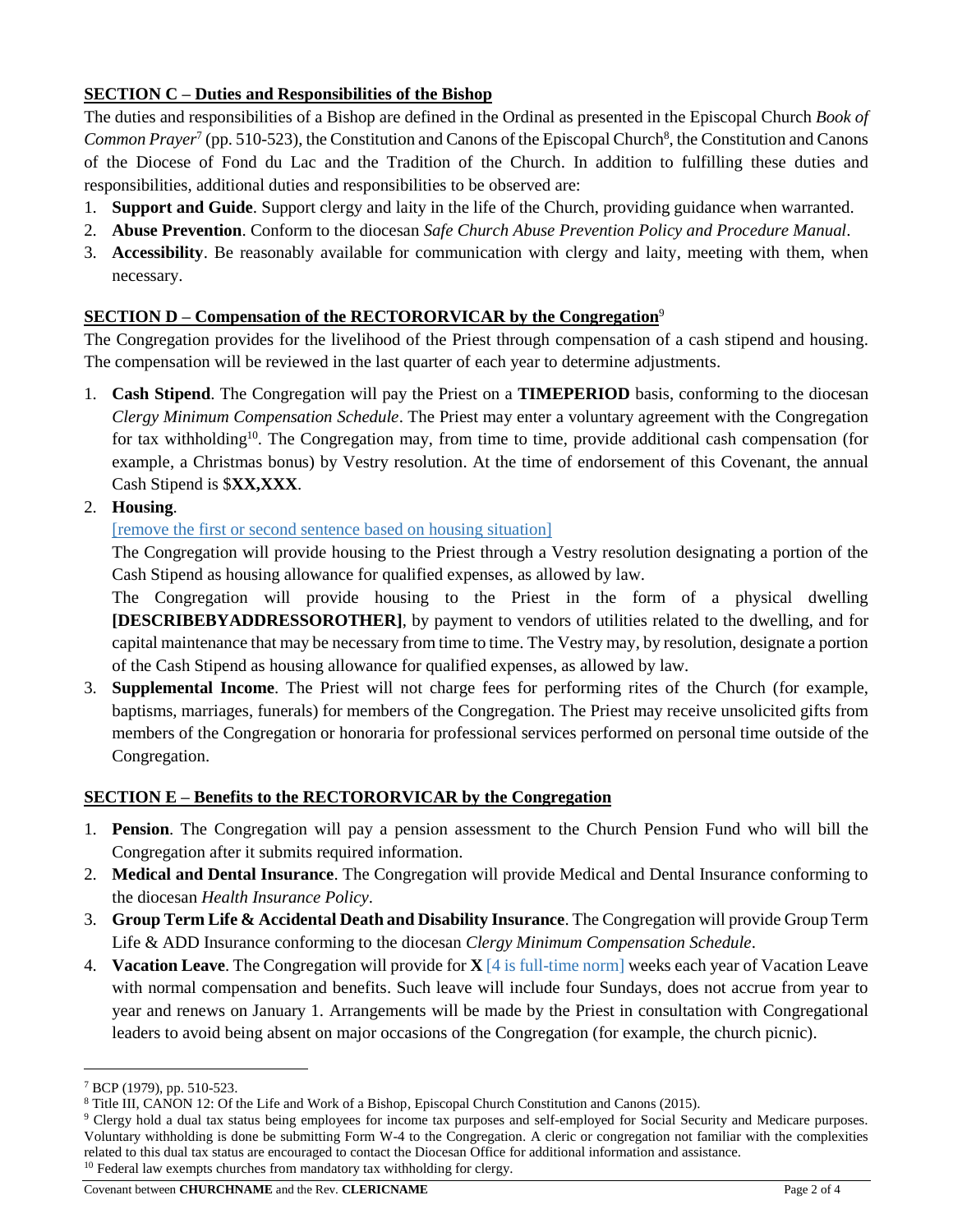- 5. **Federal Holidays**. The Congregation will provide for leave on Federal Holidays at normal compensation and benefits when such leave does not interfere with worship on major occasions (for example, Christmas).
- 6. **Continuing Education Leave**. The Congregation will provide for **1** week each year of Continuing Education Leave at normal compensation. Such leave may include one Sunday, does not accrue from year to year and renews on January 1. Arrangements will be made by the Priest in consultation with Congregational leaders to avoid being absent from worship on major occasions (for example, Holy Week).
- 7. **Continuing Education Allowance**. The Congregation will provide a Continuing Education Allowance conforming to current diocesan *Financial Policies for Congregations*. At the beginning of this Covenant, the allowance is up to \$ **X,XXX** [1,000 is FT norm] each year.
- 8. [remove if NOT church provided housing] **Housing Equity Allowance**. The Congregation will provide a Housing Equity Allowance conforming to the diocesan *Clergy Minimum Compensation Schedule*.
- 9. **Maternity and Paternity Leave**. The Congregation will provide for leave conforming to the diocesan *Maternity and Paternity Leave Policy*. The Vestry may, by resolution, enhance the benefit or extend the time of such leave.
- 10. **Sabbatical Leave**. The Congregation will provide for leave conforming to the diocesan *Sabbatical Guidelines*. The Vestry may, by resolution, enhance the benefit or extend the time of such leave.

# **SECTION F – Additional Matters**

- 1. **Travel Allowance**. The Congregation will provide a Travel Allowance conforming to the diocesan *Financial Policies for Congregations*. At the time of endorsement of this Covenant, the allowance is up to \$ **X,XXX** [3,600 is full-time norm] each year.
- 2. **Phone**. The Congregation will provide a phone to the Priest to insure accessibility in case of emergencies. Payment may be made directly to a vendor or to the Priest on a reimbursable basis<sup>11</sup>.
- 3. **Diocesan Service Leave**. The Congregation will provide for up to **X** [2 is Full-time norm] Sundays each year of Diocesan Service Leave at normal compensation and benefits. The purpose is to provide service to a diocesan ministry (for example, Cursillo or Happening) or diocesan project endorsed by the Bishop (for example, a training event or serving as a representative of the Bishop). Leave does not accrue from year to year and renews on January 1. Arrangements will be made by the Priest in consultation with the Congregational leaders to avoid being absent from worship on major occasions (for example, Pentecost).
- 4. Use of Buildings. In accordance with Episcopal Canon<sup>12</sup>, the Priest has the right to grant use of church buildings to individuals or groups from outside the Congregation. The Vestry may, by resolution, establish guidelines for such use.
- 5. **Discretionary Fund**. A Discretionary Fund may be established by the Congregation under the Priest's control. In accordance with Episcopal Canon<sup>13</sup>, the loose offering on the first Sunday of each month is to be deposited into this fund. Use of the fund by the Priest will conform to the diocesan *Discretionary Fund Policy of Use*.
- 6. **Mutual Ministry Review**. The Wardens, Vestry and Priest will engage in a Mutual Ministry Review each year in April or May, or at another convenient time determined by Vestry resolution. A mutually agreed upon third party may be engaged to facilitate the process whose purposes are:
	- a. provide opportunity to assess how duties and responsibilities outlined in this Covenant are being fulfilled;
	- b. establish goals for the Congregation for the upcoming twelve months;
	- c. isolate areas which may not have received adequate attention and may adversely affect ministry;
	- d. clarify expectations between Priest, Wardens and Vestry.

l

<sup>&</sup>lt;sup>11</sup> Documentation showing the expense must be provided to avoid tax liability.

 $12$  Title III, Canon 9.6(a)(2)

<sup>13</sup> Title III, Canon 9.6(b)(6)

**Covenant between CHURCHNAME** and the Rev. **CLERICNAME Page 3 of 4**